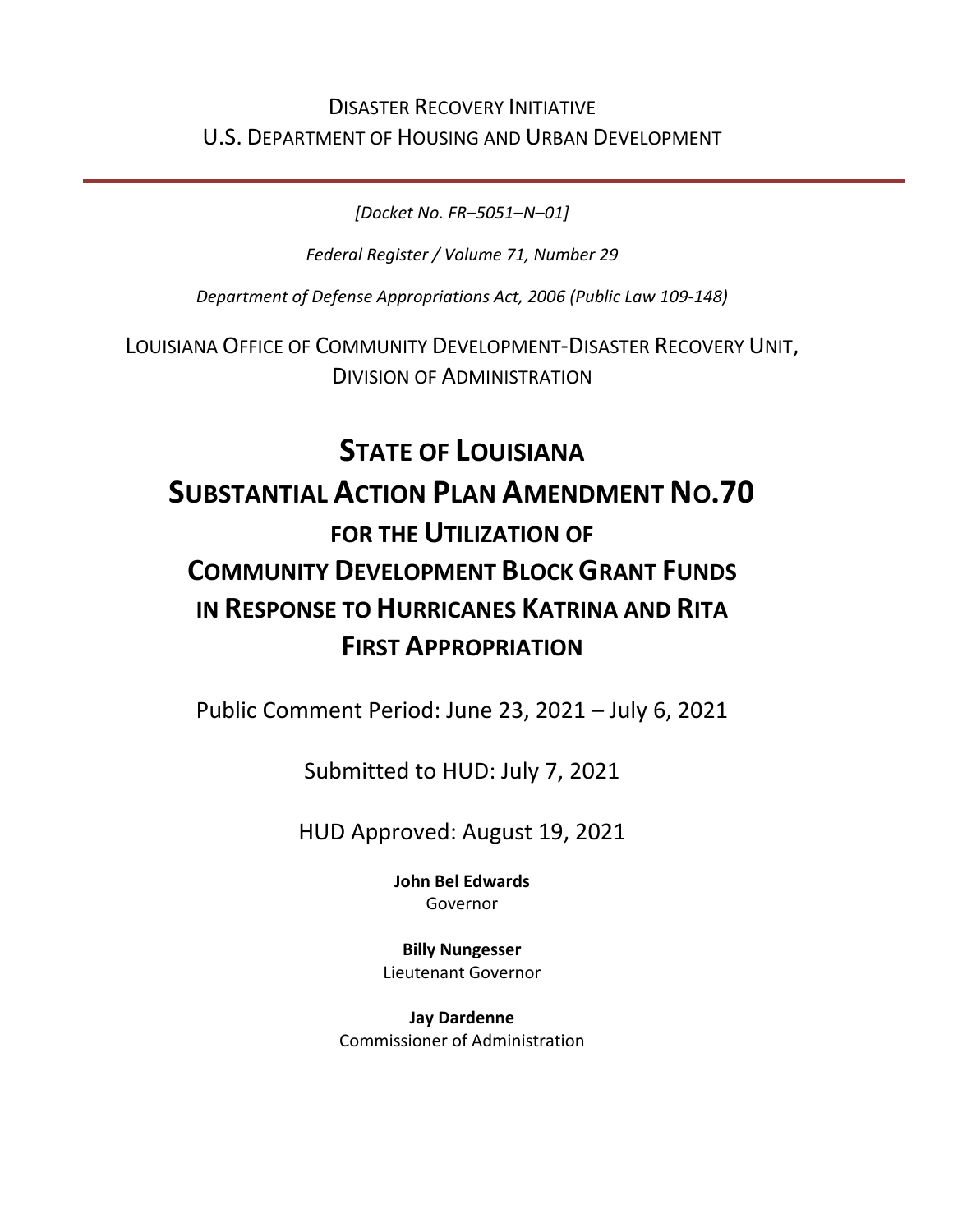#### **I. Overview**

This Action Plan Amendment No. 70 amends allocations to the Environmental Clearance; Small Firm Recovery Loan and Grant; Bridge Loan; Technical Assistance to Small Firms; and Local Government Infrastructure Programs.

| Program                                               | <b>Previous Total</b> | <b>Reallocation</b> | <b>Proposed Total</b> | % Change   |
|-------------------------------------------------------|-----------------------|---------------------|-----------------------|------------|
| <b>Environmental Clearance</b>                        | \$5,283,475.00        | ( \$39, 208.19)     | \$5,244,266.81        | $(1\%)$    |
| Small Firm Recovery Loan and<br><b>Grant Program</b>  | \$7,412,000.00        | (528, 945.82)       | \$7,383,054.18        | $( < 1\%)$ |
| Bridge Loan Program                                   | \$7,259,506.00        | (51, 133, 569.83)   | \$6,125,936.17        | (15.61%)   |
| <b>Technical Assistance to Small</b><br>Firms Program | \$10,925,000.00       | (51,085,366.05)     | \$9,839,633.95        | (9.93%)    |
| Local Government                                      | \$139,358,671.15      | \$2,287,089.89      | \$141,645,761.04      | 1.64%      |
| Total:                                                | \$170,238,652.15      | \$0                 | \$170,238,652.15      |            |

#### **II. Reallocation of funds for existing programs**

#### A. Environmental Clearance

The Environmental Clearance budget is reduced to \$5,244,266.81 because funds have been deobligated from activities that are completed and closed out. This program was created in the Initial Action Plan and amended in Amendment 42.

# B. Small Firm Recovery Loan and Grant Program

The Small Firm Recovery Loan and Grant Program budget is reduced to \$7,383,0564.18 because funds have been de-obligated from activities that are complete and in the closeout process. This program was created in Action Plan Amendment 2 and amended in Amendments 8, 13, 15, 17, 34, 40, 41, 54 and 62.

#### C. Bridge Loan Program

The Bridge Loan Program budget is reduced to \$6,125,936.17 because funds have been deobligated from activities that are completed and closed out. This program was created in the Initial Action Plan and amended in Amendments 8 and 40.

#### D. Technical Assistance to Small Firms Program

The Technical Assistance to Small Firms budget is reduced to \$9,839,633.95 because funds have been de-obligated from activities that are completed and closed out. This program was created in the Action Plan Amendment 2 and amended in Amendment 34.

# E. Local Government Infrastructure Program

The Local Government Infrastructure budget is increased to \$141,645,761.04 in order to fund an eligible activity to continue to meet the ongoing critical recovery needs of public entities. This program was created in the Initial Action Plan Amendment and amended in Amendments 2, 15, 19, 25, 41, 48, 49, 53, 54, and 67.